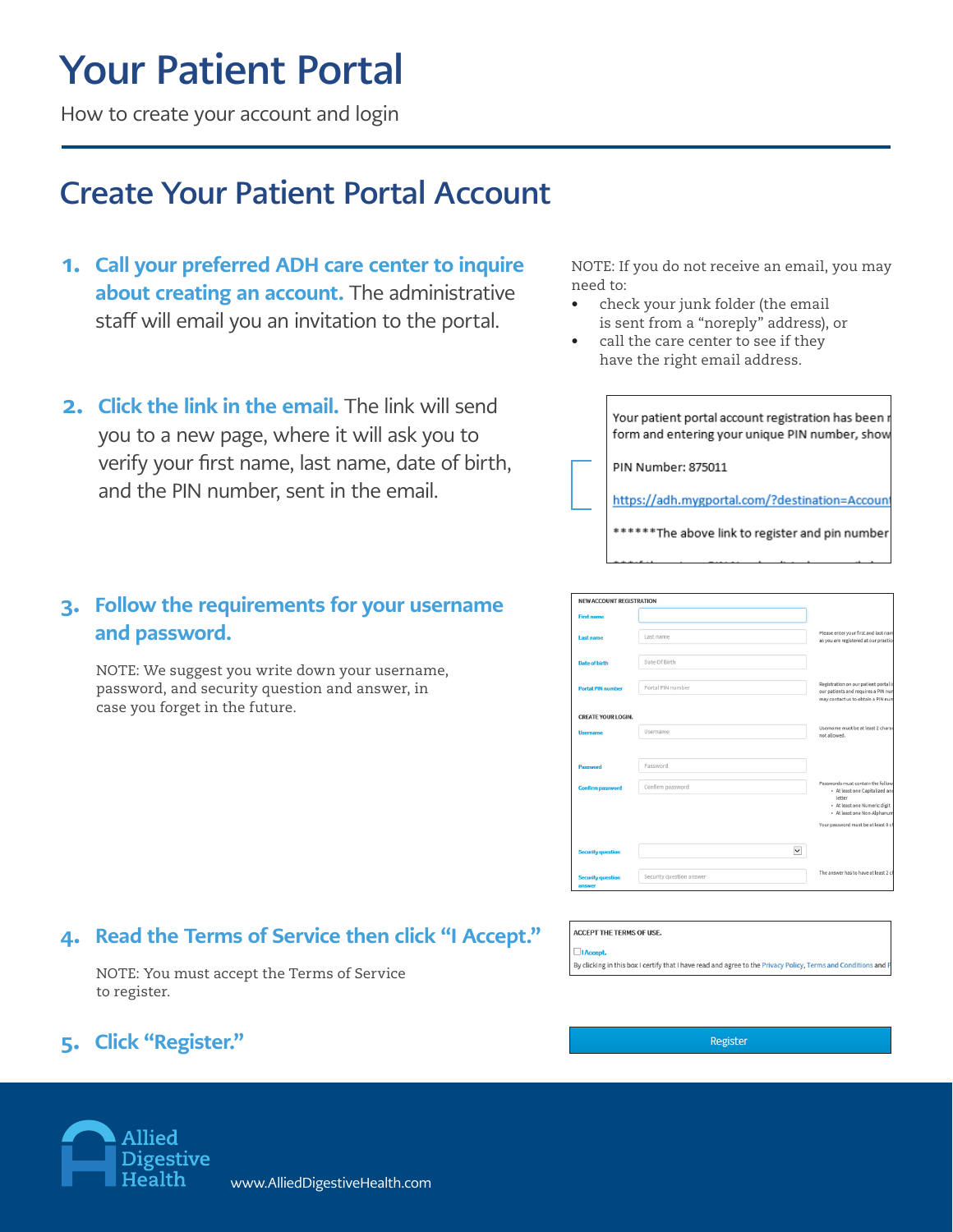6. A new page will open for you to fill out your Health Information Summary. Please fill out the summary to the best of your ability, as it will make your next visit easier for you and your doctor.

NOTE: The Health Information Summary does not replace the registration forms you must fill out prior to any visit.

- 7. Click the dropdown box in the upper right hand corner of the screen to designate the ADH care center you visited/will visit.
- 8. Click "Submit" at either the top or bottom of the page.
- 9. You will be sent to your Patient Portal homepage, where you can access all Patient Portal features:
	- Update your Health Summary
	- Check your balance or pay a bill
	- See messages from your care center, and send a message to your care center and/or your doctor
	- See documents published to your account

| Allied                  | <b>ES NEW MESSAGES</b> | $\heartsuit$ Update your information<br><b>VIEW ALL</b> |  |
|-------------------------|------------------------|---------------------------------------------------------|--|
| Digestive<br>Health     | no new messages        | Request an appointment                                  |  |
| Welcome,<br>John Tester | Send a message         | <sup>9</sup> Pay your bill                              |  |
| <b>當 Home</b>           |                        |                                                         |  |
| <b>ES Messages</b>      |                        |                                                         |  |
| C Health Summary        |                        |                                                         |  |
| My Documents            |                        |                                                         |  |
| <b>3</b> Billing        |                        |                                                         |  |
| A My Account            |                        |                                                         |  |
| <b>O</b> Log Off        |                        |                                                         |  |

10. Once you create your account, you will receive email updates when you have a new message or a published document in your portal.



| <b>My information</b>                         |
|-----------------------------------------------|
| Email:                                        |
| © Personal: jconnor@allieddigestivehealth.com |
| ● Work: A                                     |
| <b>Contact Preference:</b>                    |
| Cell number                                   |
| Any method                                    |
| Ratient Portal HIPAA compliant email          |
| Relient declines to specify                   |
| O Other:                                      |